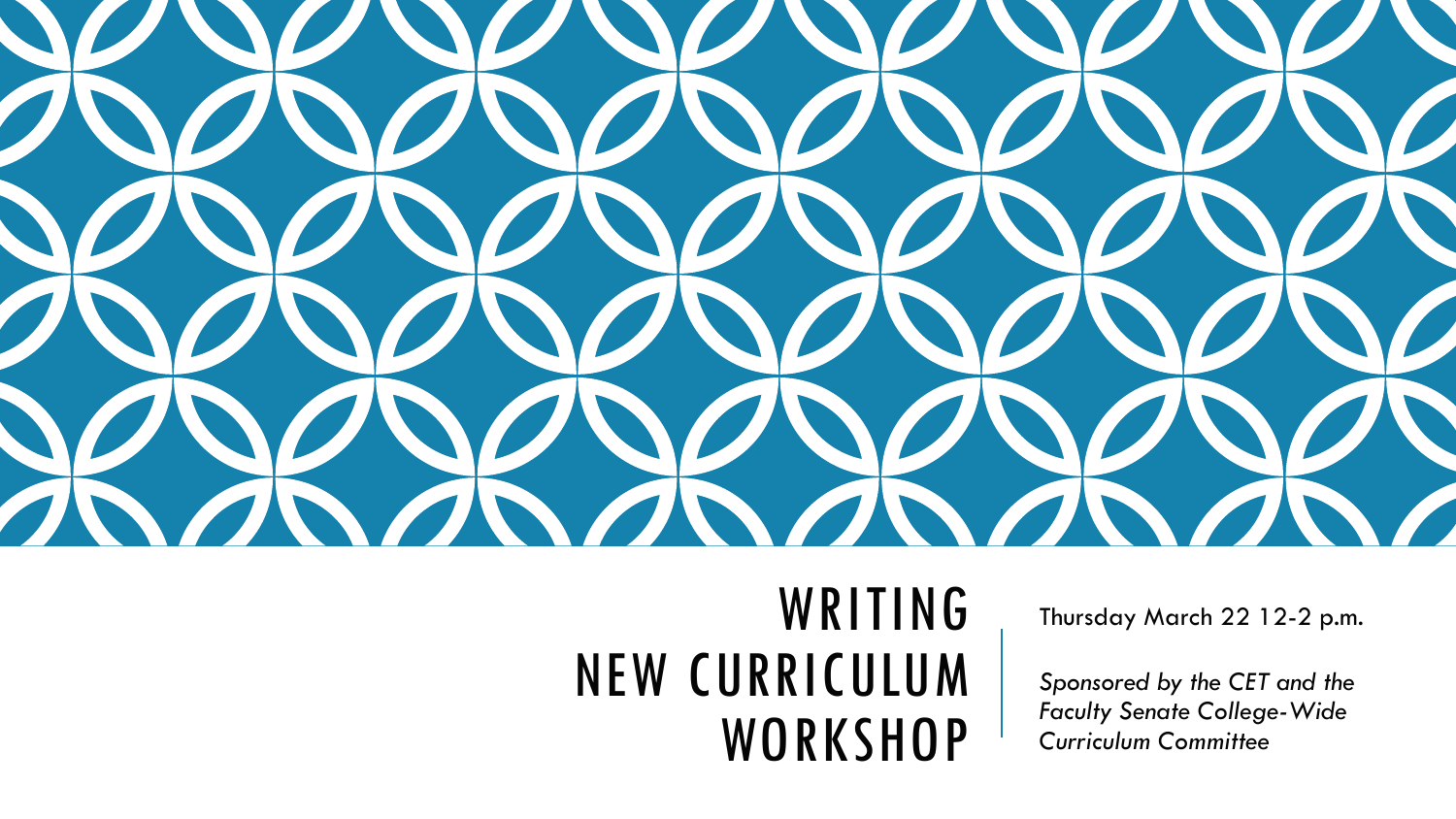### DISCUSSION QUESTIONS

What are the challenges that you have encountered in writing new curriculum?

What are some ways that you think FIT's curriculum could be more innovative and student-centered?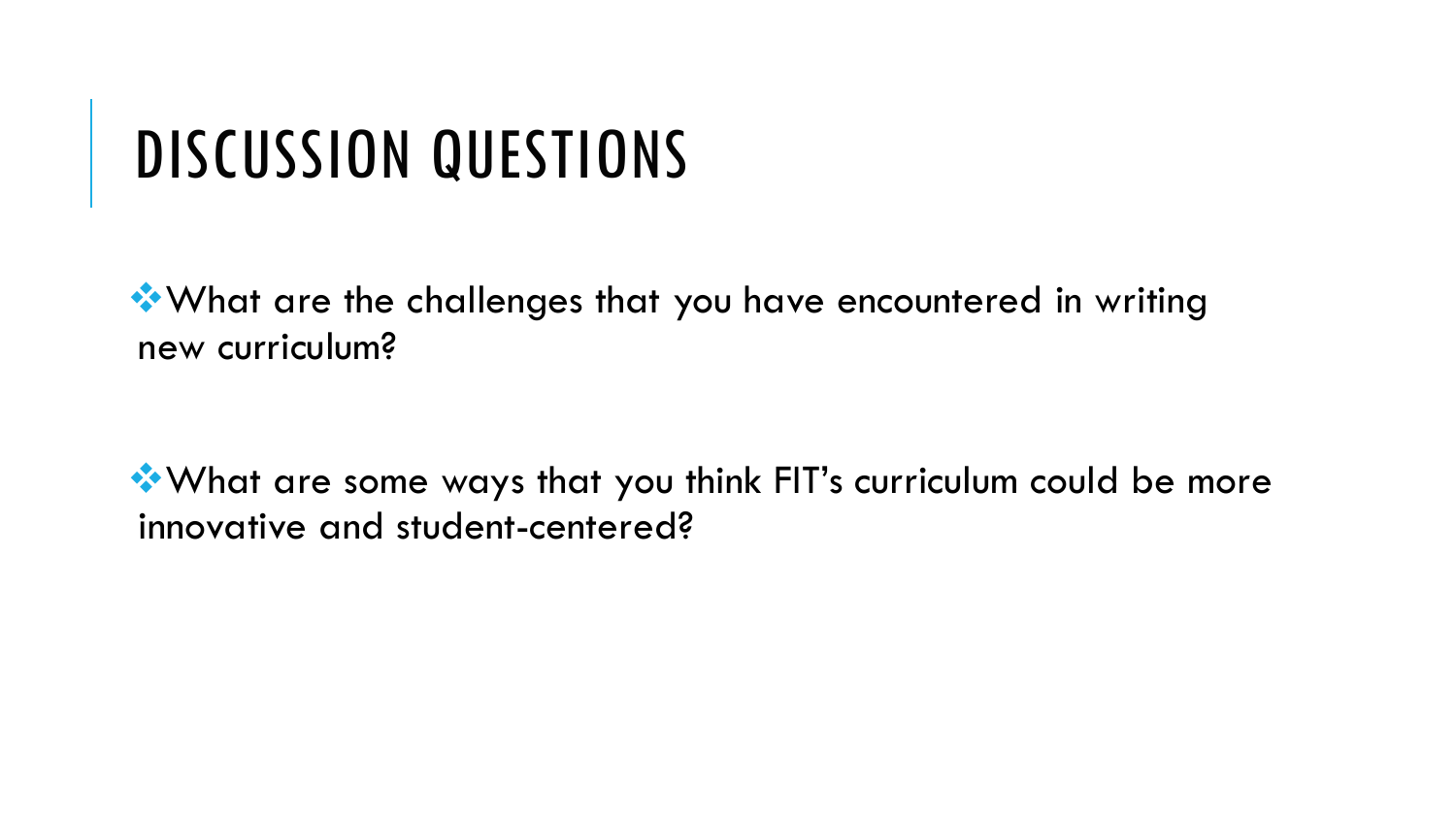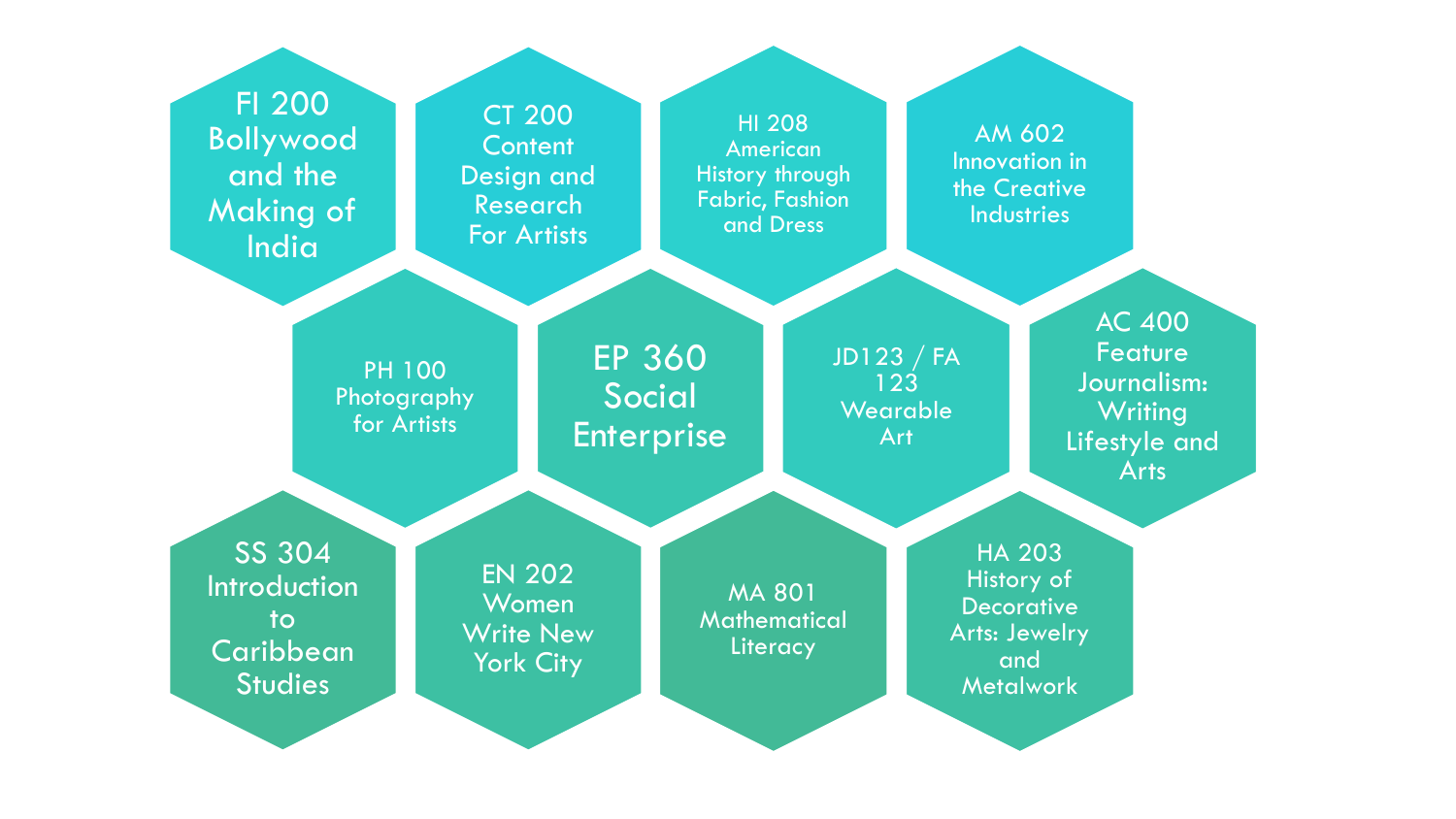### THE CURRICULUM PROCESS

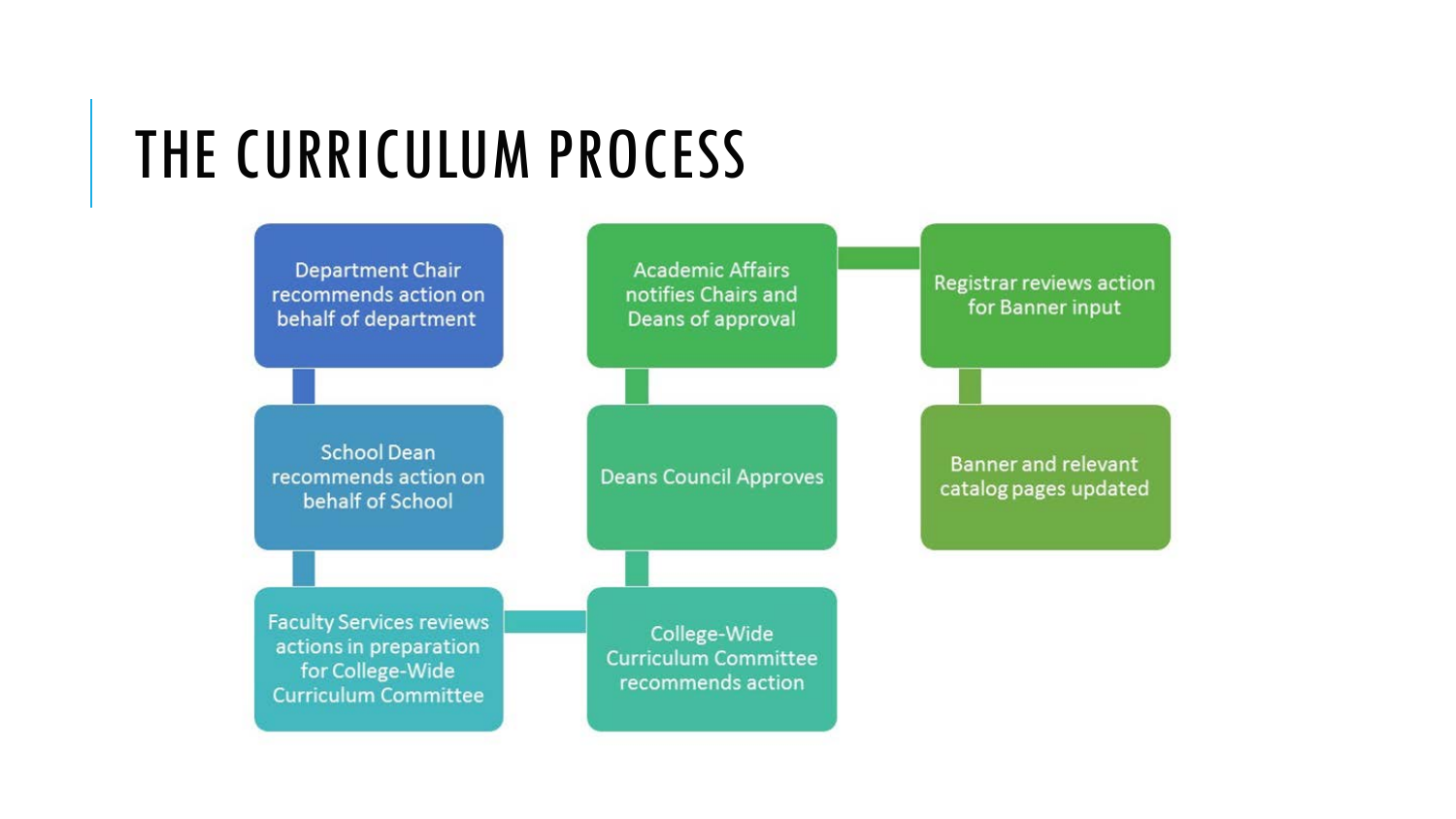# **[COURSELEAF](https://nextcatalog.fitnyc.edu/courseadmin)**

•Also known as CIM, the Curricular Inventory Management system.

•Courseleaf, or CIM, is used for new courses, program revisions, course revisions, and all actions relating to minors

•Courseleaf contains the records to all actions pertaining to a course, as well as notes by any user regarding issues or discussions that occurred during the curricular process.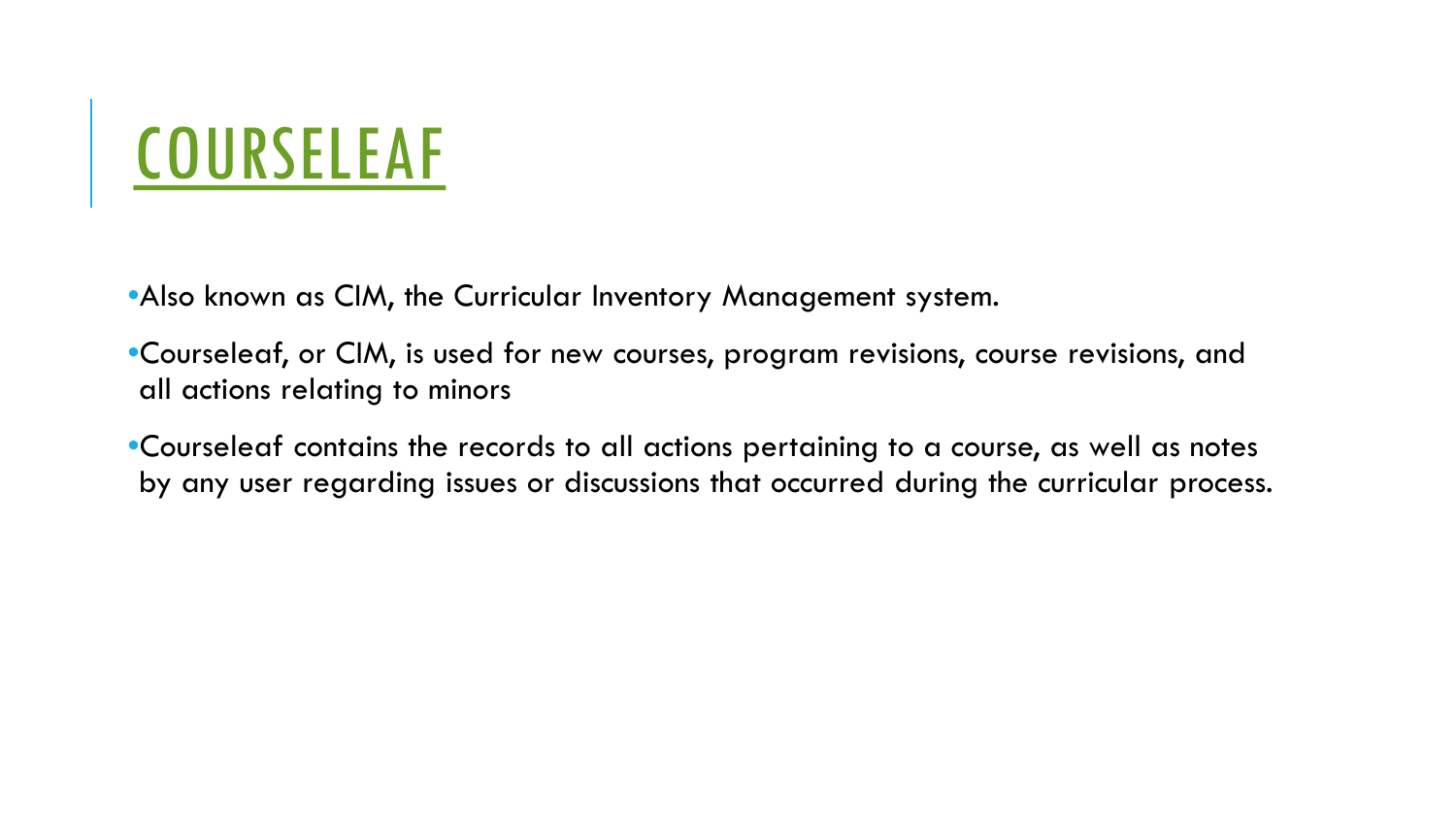# COLLEGE-WIDE CURRICULUM COMMITTEE

### **WHAT THE COMMITTEE LOOKS FOR IN NEW CURRICULUM:**

 $\checkmark$  Information is correct and complete

Course of study is academically rigorous and warrants existing credits

Course of study is detailed enough to explain to both potential instructors and external reviewers the scope and objectives of the course

Student Learning Outcomes are measurable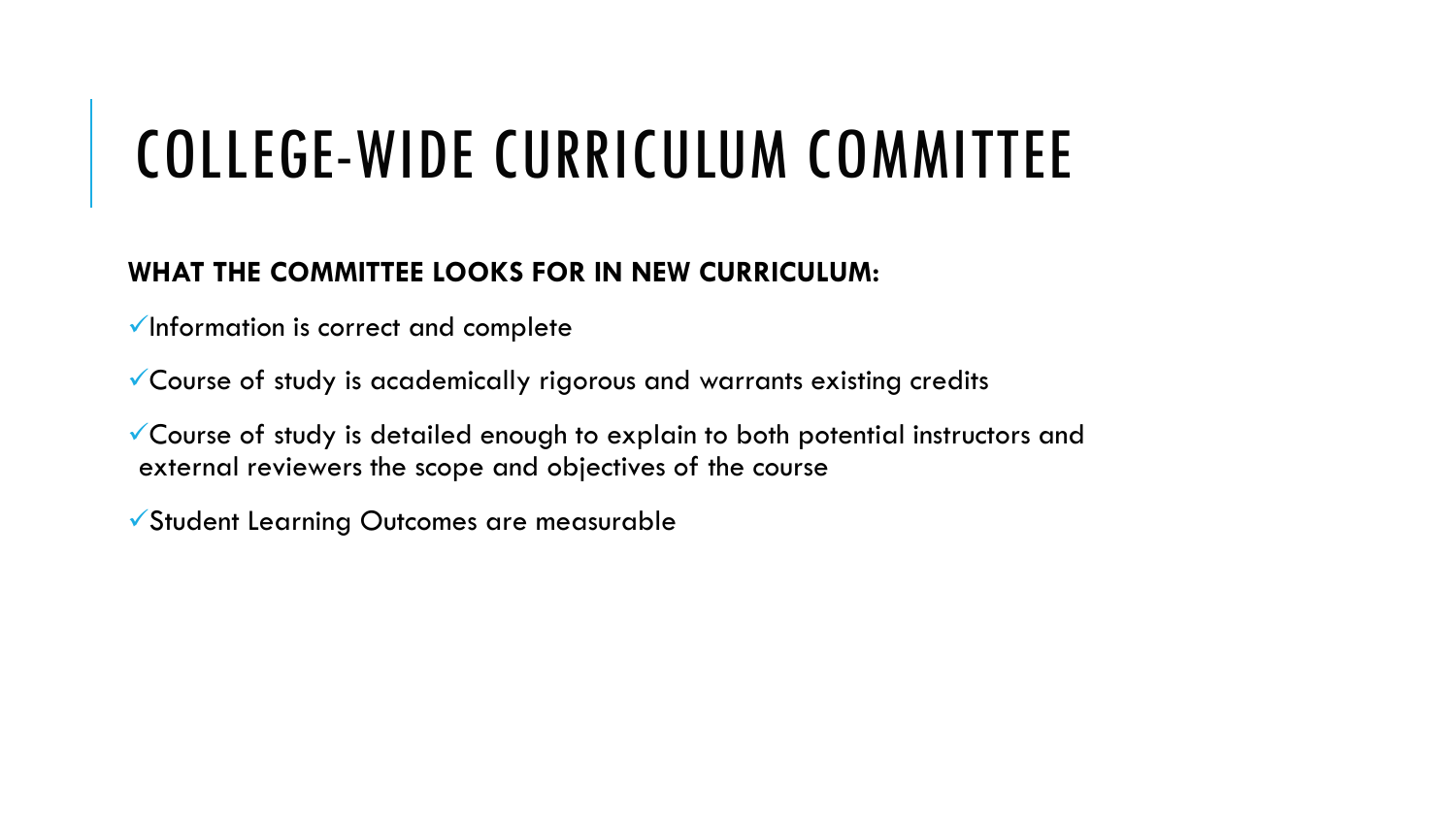# COURSE OF STUDY VS. SYLLABUS

### **COURSE OF STUDY**

Is written to help instructors, departments, institution, and accreditors understand the goals and scope of the course.

Gives an overview of what must be covered in each unit or class session in order to successfully meet the learning outcomes of the course

Contains resources (bibliography) that are essential background for any potential instructor of the course

### **SYLLABUS**

Is written for students

Contains language pertaining to attendance, classroom policies, advisement, etc.

Gives detailed information regarding readings, activities, and materials that will be required for each given class session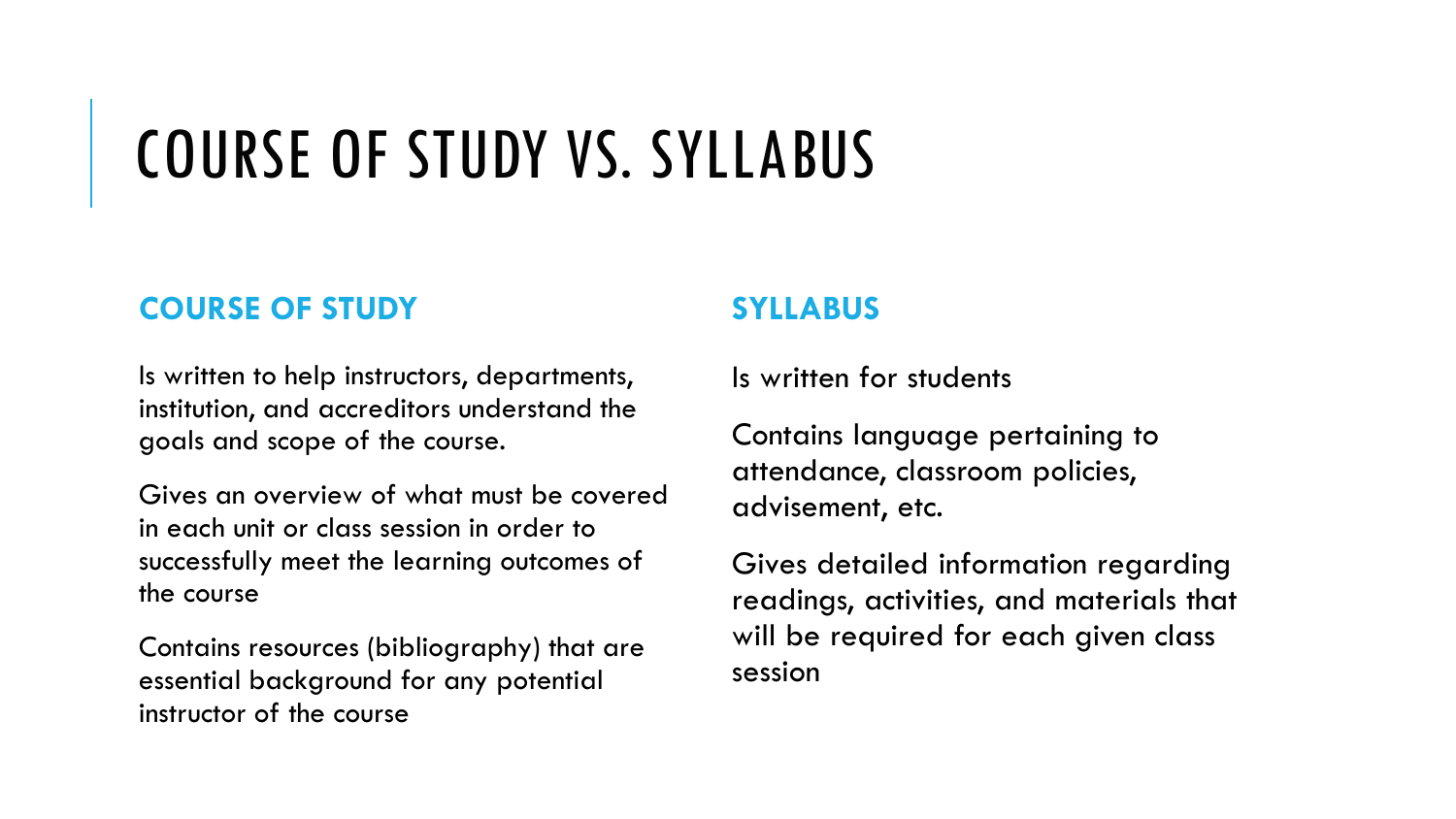#### **COURSE OF STUDY TEMPLATE**

| Suggested course prefix (e.g. FF1XX):                                                           |                                                       |  |  |  |  |
|-------------------------------------------------------------------------------------------------|-------------------------------------------------------|--|--|--|--|
| Title of course:                                                                                |                                                       |  |  |  |  |
| Author(s):                                                                                      |                                                       |  |  |  |  |
| $De$ partment(s):                                                                               |                                                       |  |  |  |  |
| Date submitted: (semester/year)                                                                 |                                                       |  |  |  |  |
| # of credits:                                                                                   |                                                       |  |  |  |  |
| # of lecture hours/week:                                                                        |                                                       |  |  |  |  |
| # of studio or lab hours/week:                                                                  |                                                       |  |  |  |  |
| Prerequisite(s):                                                                                |                                                       |  |  |  |  |
| Co-requisite(s):                                                                                |                                                       |  |  |  |  |
|                                                                                                 | Suggested Gen Ed and/or Minor designation: (optional) |  |  |  |  |
| Catalog Description: (50-word max)                                                              |                                                       |  |  |  |  |
| Course Description:                                                                             |                                                       |  |  |  |  |
| Student Learning Outcomes: (5-7 suggested. See guidelines here:                                 |                                                       |  |  |  |  |
| http://www.fitnyc.edu/cet/resources/syllabus-outcomes.php)                                      |                                                       |  |  |  |  |
| Upon completion of this course, students will be able to:                                       |                                                       |  |  |  |  |
| Required materials or texts (to be updated as needed):                                          |                                                       |  |  |  |  |
| Grading Method/Evaluation: (with percentages; must total 100%)                                  |                                                       |  |  |  |  |
| Units/Weeks of Study and hours (please list the number of each unit, name of each unit, and     |                                                       |  |  |  |  |
| hours per unit. Add rows as needed)                                                             |                                                       |  |  |  |  |
| Unit Name<br>Unit $#$                                                                           | Hours                                                 |  |  |  |  |
|                                                                                                 |                                                       |  |  |  |  |
|                                                                                                 |                                                       |  |  |  |  |
| Unit Descriptions: (Please describe in detail what topics will be covered in each unit or week. |                                                       |  |  |  |  |
| Specific assignments are not necessary unless they aid in understanding the unit.)              |                                                       |  |  |  |  |
|                                                                                                 |                                                       |  |  |  |  |
| Bibliography (25 entries max. See guidelines here:):                                            |                                                       |  |  |  |  |
|                                                                                                 |                                                       |  |  |  |  |
|                                                                                                 |                                                       |  |  |  |  |
|                                                                                                 |                                                       |  |  |  |  |
|                                                                                                 |                                                       |  |  |  |  |
| Other notes regarding course: (optional)                                                        |                                                       |  |  |  |  |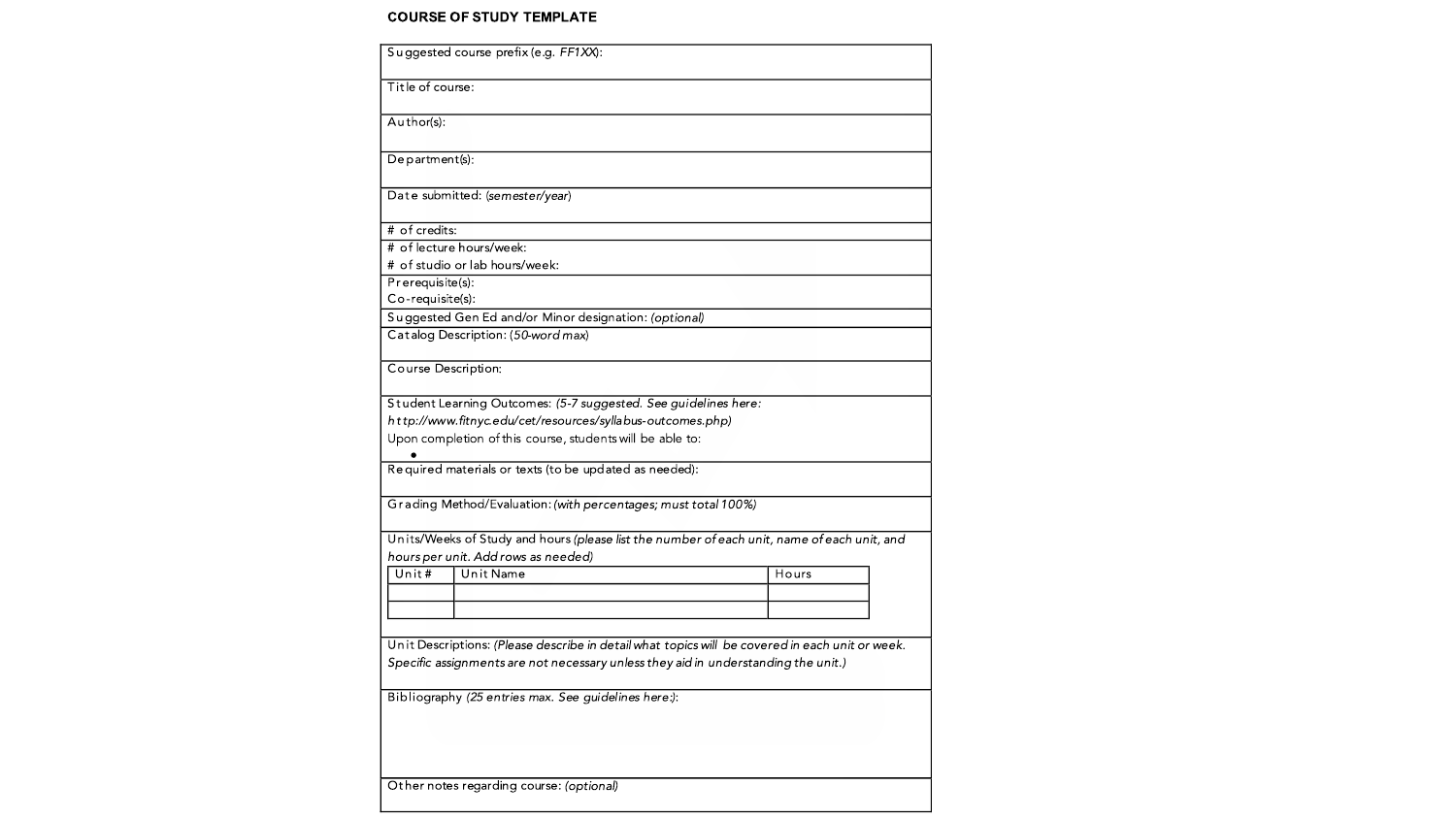### STUDENT LEARNING OUTCOMES **STUDENT LEARNING OUTCOMES ARE STATEMENTS OF THINGS THAT STUDENTS WILL KNOW, UNDERSTAND, OR BE ABLE TO DO AT THE END OF A COURSE.**

#### **Student learning outcomes:**

Are the basis for assessment of student learning at the course, program, and institutional levels.

Provide direction and focus for all teaching and learning activity.

Inform students about what they are expected to learn in each course, degree program, or student service program.

#### **Effective statements of student learning outcomes:**

are student-focused rather than professor-focused.

focus on the learning resulting from an activity rather than the activity itself.

are in alignment at the course, academic program, and institutional levels.

focus on important, non-trivial aspects of learning.

focus on skills and abilities central to the discipline and based on professional standards of excellence.

are general enough to capture important learning but clear and specific enough to be measurable.

Source: Huba, M.E., & Freed, J.E. (2000). *Learner-centered assessment on college campuses: Shifting the focus from teaching to learning*. Boston, MA: Allyn and Bacon.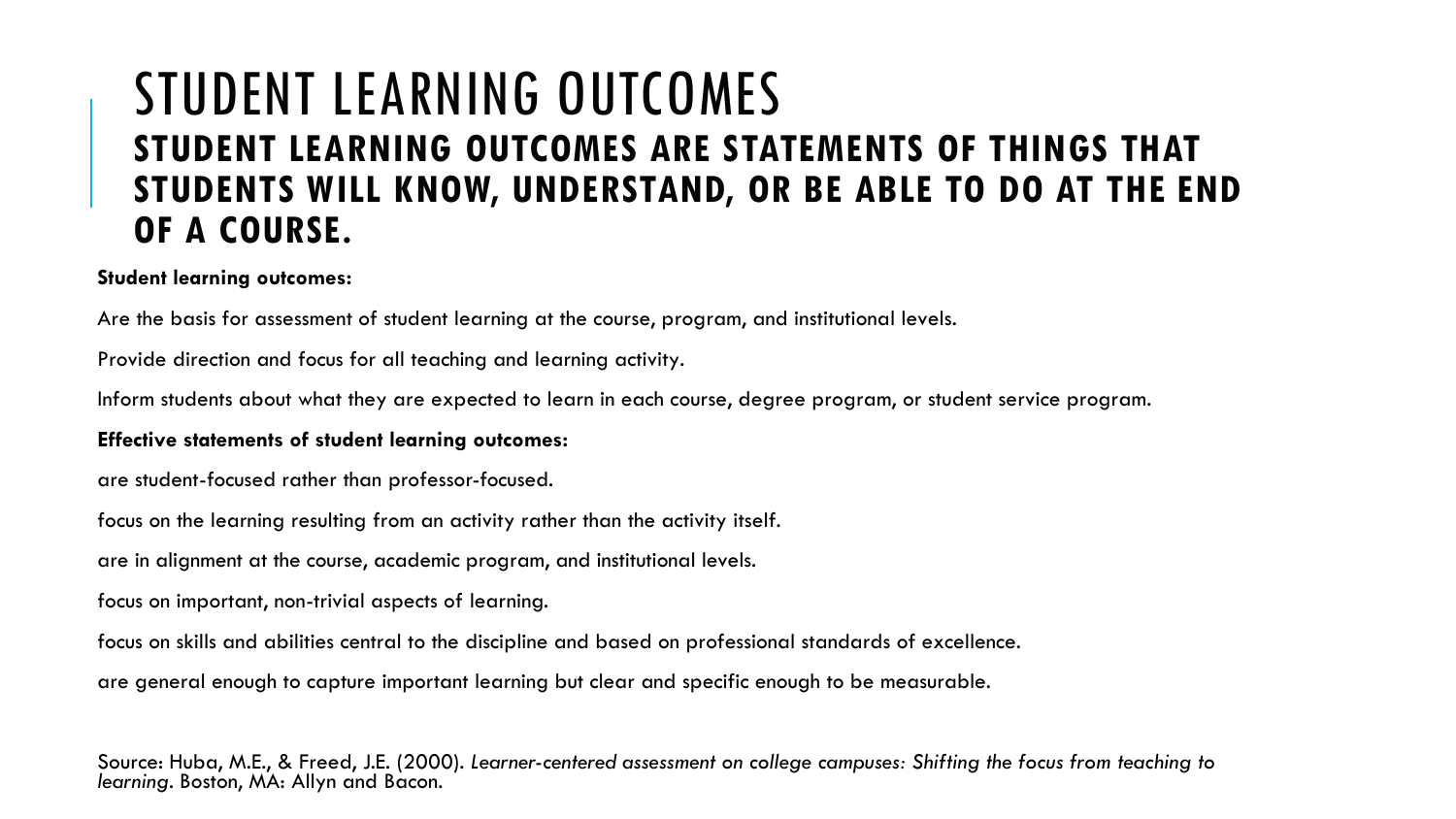| Knowledge | <b>Understand</b> | <b>Apply</b> | Analyze       | <b>Evaluate</b> | <b>Create</b> |
|-----------|-------------------|--------------|---------------|-----------------|---------------|
| define    | explain           | solve        | analyze       | reframe         | design        |
| identify  | describe          | apply        | compare       | criticize       | compose       |
| describe  | interpret         | illustrate   | classify      | evaluate        | create        |
| label     | paraphrase        | modify       | contrast      | order           | plan          |
| list      | summarize         | use          | distinguish   | appraise        | combine       |
| name      | classify          | calculate    | infer         | judge           | formulate     |
| state     | compare           | change       | separate      | support         | invent        |
| match     | differentiate     | choose       | explain       | compare         | hypothesize   |
| recognize | discuss           | demonstrate  | select        | decide          | substitute    |
| select    | distinguish       | discover     | categorize    | discriminate    | write         |
| examine   | extend            | experiment   | connect       | recommend       | compile       |
| locate    | predict           | relate       | differentiate | summarize       | construct     |
| memorize  | associate         | show         | discriminate  | assess          | develop       |
| quote     | contrast          | sketch       | divide        | choose          | generalize    |
| recall    | convert           | complete     | order         | convince        | integrate     |
| reproduce | demonstrate       | construct    | point out     | defend          | modify        |
| tabulate  | estimate          | dramatize    | prioritize    | estimate        | organize      |
| tell      | express           | interpret    | subdivide     | find errors     | prepare       |
| copy      | Identify          | Manipulate   | survey        | grade           | produce       |
| discover  | indicate          | Paint        | advertise     | measure         | rearrange     |
| duplicate | Infer             | Prepare      | appraise      | predict         | rewrite       |
| enumerate | relate            | produce      | Break down    | rank            | role-play     |

### Active verbs developed based on Bloom's Taxonomy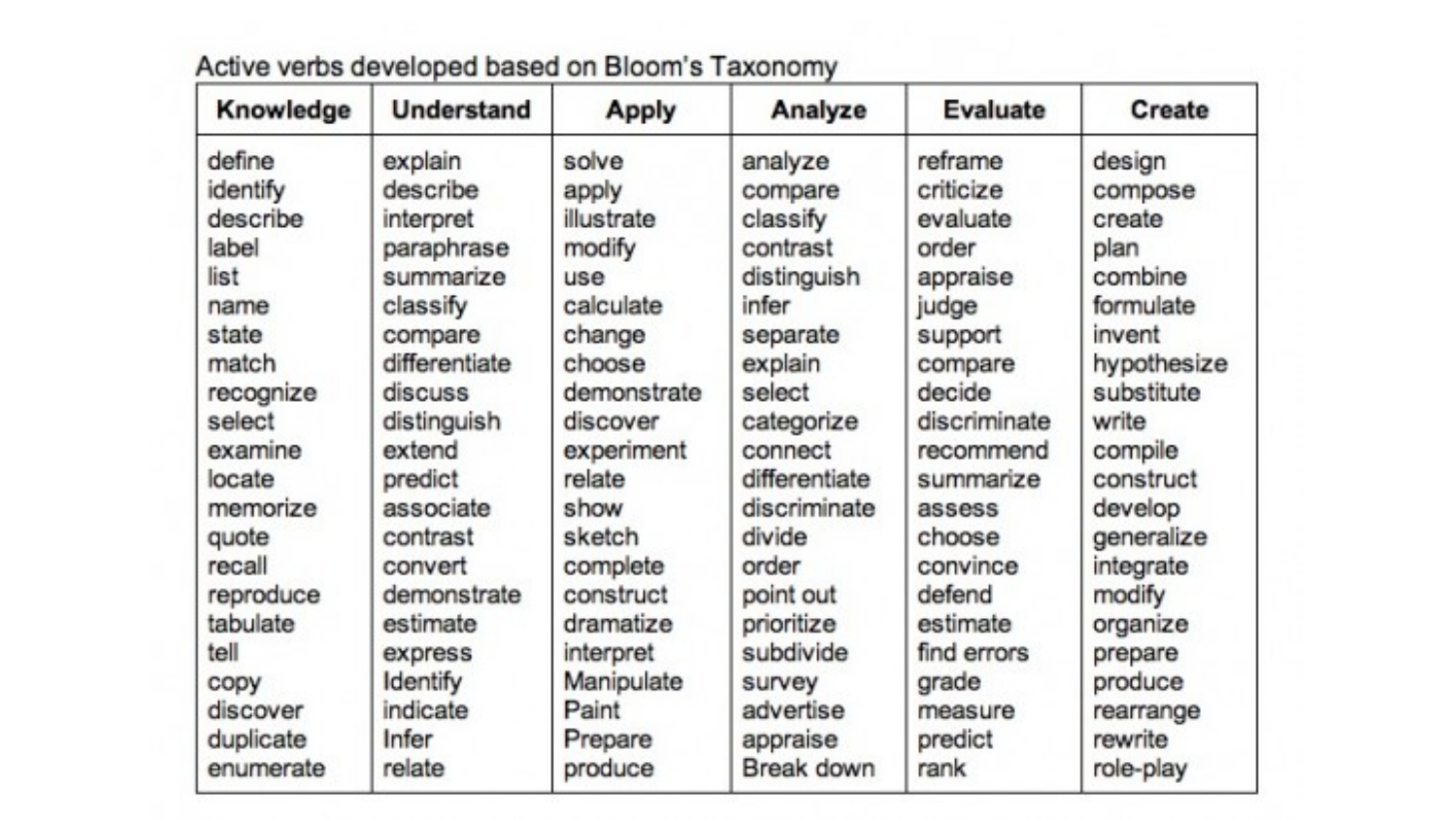## WRITING STRONG STUDENT LEARNING OUTCOMES

**Weak (Not Measurable)**

Learn various cooking techniques

**Strong (Measurable)**

**Demonstrate** a variety of cooking techniques

Know what ingredients are appropriate for specific dishes

Understand that cooking is an essential expression of a given culture

**Select** ingredients appropriate for specific dishes

**Explain** how cooking is an essential expression of a given culture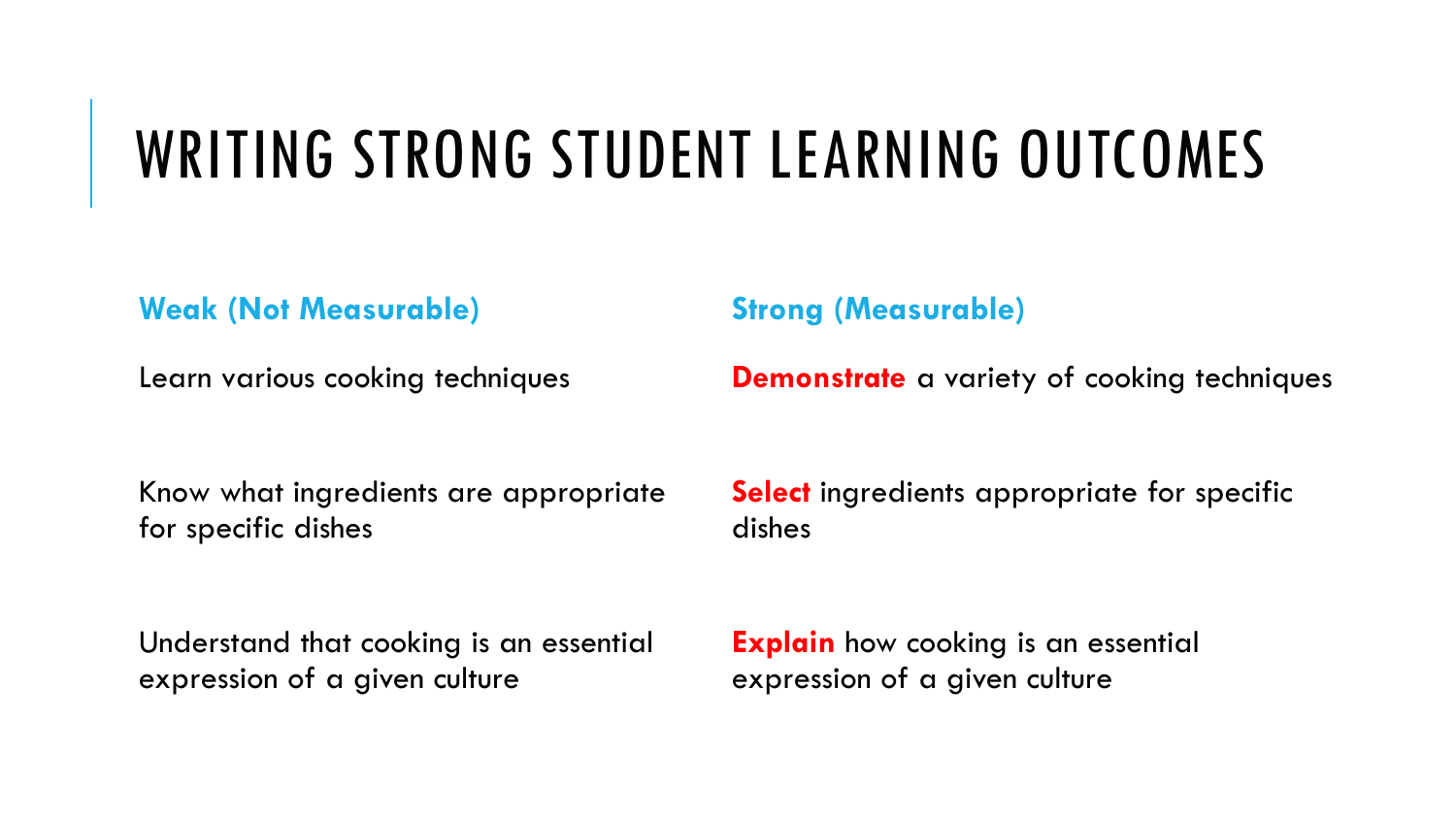## REWRITE THE FOLLOWING LEARNING OUTCOMES

At the end of this course, students will be able to…

- Understand the mechanics of basic farm equipment
- 2. Appreciate the importance of exercise as a stress-reduction tool
- 3. Make objects that are beautiful and meaningful
- 4. Listen to other students' presentations and give feedback
- 5. Write a well-written piece of creative fiction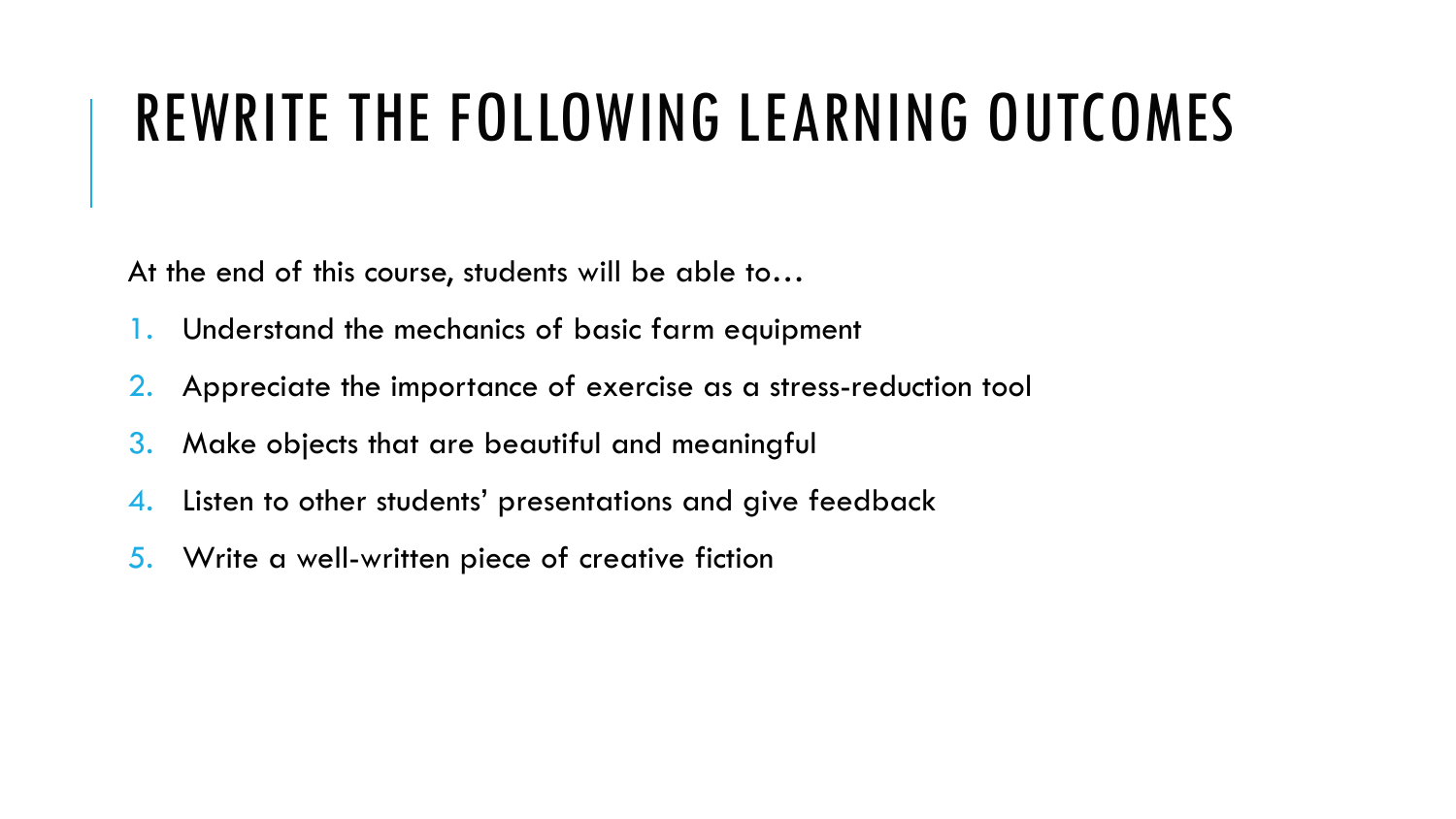### DISCUSSION: THE FUTURE OF CURRICULUM AT FIT

How interested are you in the following:

**Re-designing current curriculum in your department** 

**Teaching interdisciplinary courses** 

Teaching short term and modular courses

Guest lecturing for courses in other departments